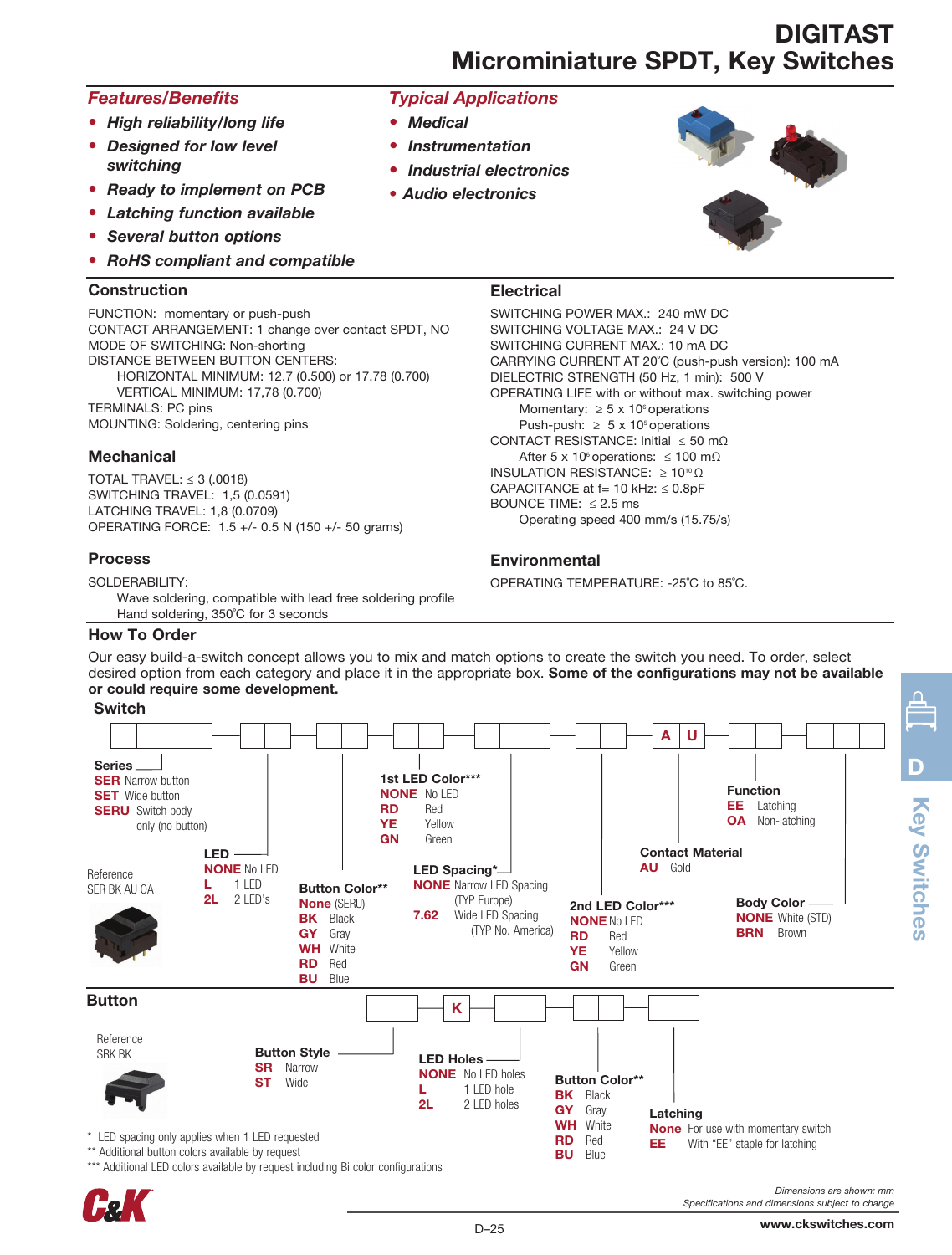# DIGITAST Microminiature SPDT, Key Switches



**C&K** 

*Dimensions are shown: mm Specifications and dimensions subject to change*

Projection